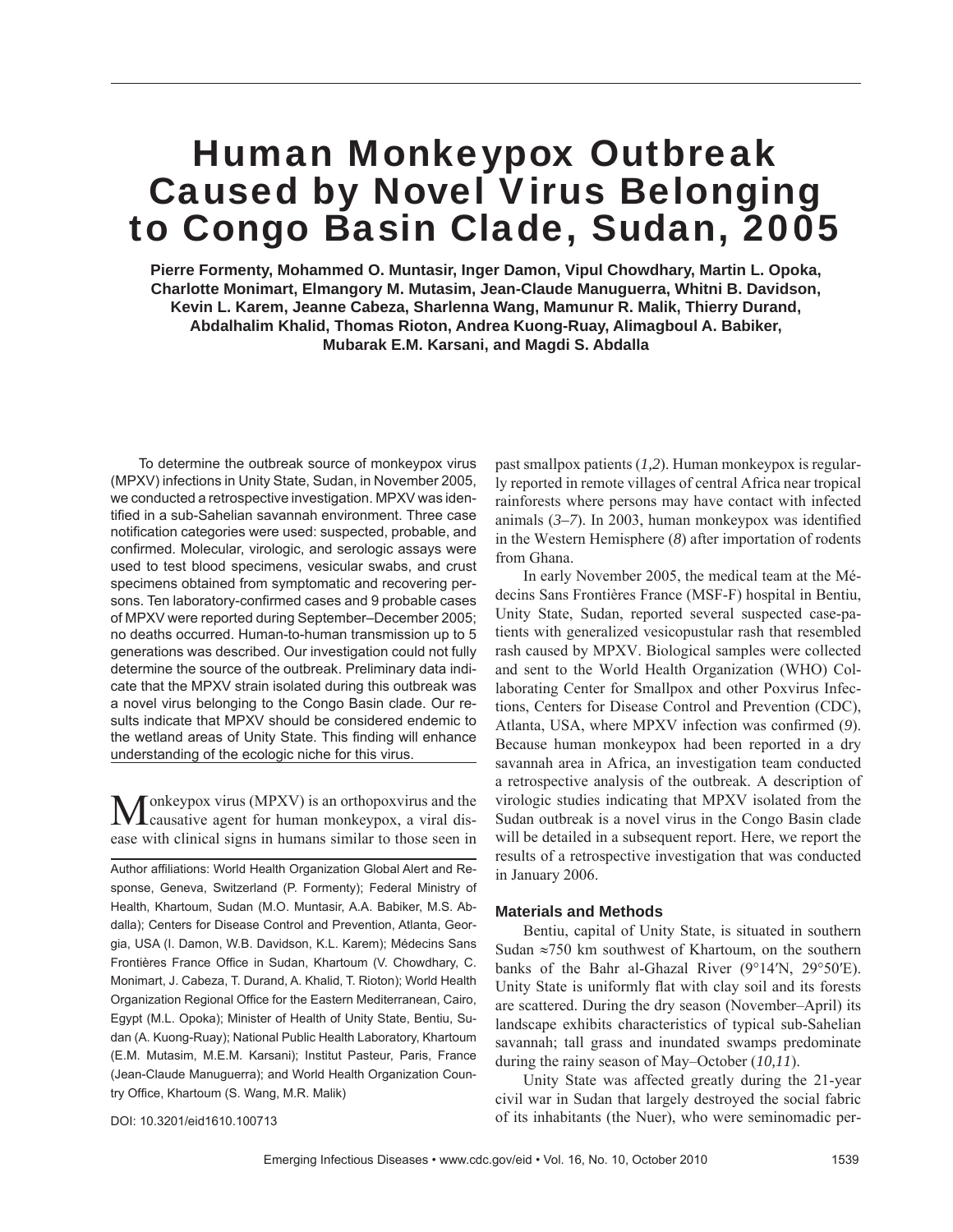sons (*10*). Massive displacement of the indigenous population was reported in early 2000; returning refugees and displaced persons from Khartoum, Kenya, and Ethiopia occurred later in 2005. In November 2005, the underlying health infrastructure of Unity State, comprising a network of clinics and healthcare centers and a referral system, was still undergoing construction.

## **Initial Report of the Outbreak**

On October 27, 2005, the MSF-F hospital team in Bentiu examined an 8-month-old child who had a generalized vesiculopustular rash that was clinically consistent with an orthopoxvirus-associated disease. The child originated from the village of Nuria. He became ill on October 15, 2005, with sudden onset of fever, cough, inflammation of nasal mucous membranes, and enlarged cervical lymph nodes. On October, 16, 2005, a papular rash appeared on the infant's head and within his mouth. Within 24 hours the rash had spread to cover first his extremities and later his trunk; lesions were also seen on his palms and soles. On October, 29, 2005, a similar disease developed in the child's mother with abrupt onset of fever and a papular rash, which developed pustular characteristics over the next 5 days. From October 27 through November 18, a preliminary investigation by MSF-F hospital staff identified an additional 18 similar cases in different villages. Crust and blood samples from the mother were sent to CDC in Atlanta, where MPXV infection was confirmed by PCR and virus isolation (*9*). Blood specimens, vesicular swabs, and crust specimens obtained from the 8-month-old child were sent to Institut Pasteur in Paris, where MPXV diagnosis was also confirmed.

## **Epidemiologic Surveillance and Investigation of Cases**

During January 15, 2006–January 30, 2006, an investigation team, comprising members of the Unity State Ministry of Health (MoH), Sudan Federal MoH, MSF-F, and WHO conducted a retrospective analysis of the MPXV outbreak in Bentiu to identify its source. Three case-notification categories were developed: suspected, probable, and confirmed. A suspected case-patient was defined as any person from the outbreak zone who sought treatment during September 2005–January 2006 for fever (>37.5°C) and vesicular crusty rash. A probable case was defined as any person from the outbreak zone, evaluated by a clinician, who sought treatment during September 2005–January 2006 for fever  $(>=37.5°C)$ , had a vesicular-pustular rash similar to that shown in a WHO reference photograph, and had an epidemiologic link to a confirmed case. If laboratory samples were obtained during or after the illness, then the previous notification categories were reclassified as laboratory-confirmed cases or not a case. Results from a laboratory-confirmed case were considered positive either

by ELISA that showed immunoglobulin (Ig) M against orthopoxvirus, PCR amplification of MPXV DNA, or MPXV isolation. Probable cases in which test results were positive by ELISA for IgG and negative for IgM were considered laboratory confirmed if serum samples were collected >56 days after onset of rash and the patient did not have a smallpox vaccination scar or was too young to have been vaccinated against smallpox (*7*). Cases in which test results were negative by PCR and by ELISA for IgG and IgM were classified as not a case.

Suspected case-patients were identified through analysis of medical records from healthcare centers and through passive and active surveillance. Case-patients were passively identified by staff at healthcare and hospital facilities that served as sentinel surveillance sites. Active case finding was organized by the investigation team, who traveled from village to village in areas where suspected cases had been reported. Epidemiologic and clinical information for each case-patient were collected by using data obtained from patient, family, and key informant interviews and from focal group discussions. Data were also obtained by comprehensive review of available patient medical files from the Bentiu MSF-F hospital and other local healthcare centers.

Data for each patient were compiled by using a standardized MPXV investigation form designed to collect information on the identity of the patient, clinical signs, treatment administered during course of disease, potential modes of infection, and laboratory findings. Parameters established by WHO for assessment of smallpox cases (*12*) were used to determine rash severity (i.e., benign, 5–25 lesions; moderate, 26–100 lesions; grave, 101–250 lesions; and extremely grave, >250 lesions). To obtain information on potential modes of infection, investigators sought to determine the range of patient activities during the 2 weeks before illness onset, including visits to healthcare centers or traditional healers, attendance at funeral ceremonies, and any contacts that the patient may have had with other suspected human case-patients or with wild animals.

## **Laboratory Analysis and Clinical Specimens**

After informed consent was obtained, blood specimens were collected from acute-phase and recovering suspected or probable case-patients; vesicular swabs and crust specimens were collected only from acute-phase case-patients. During October 2005–January 2006, samples (in some cases multiple samples from individual case-patients) were collected from 21 persons: 19 blood samples, 8 vesicular fluid samples, and 7 crust samples. All samples were shipped for analysis to CDC in Atlanta or to Institut Pasteur in Paris.

Molecular, virologic, and serologic assays were used for diagnosis of MPXV. PCR-based molecular assays were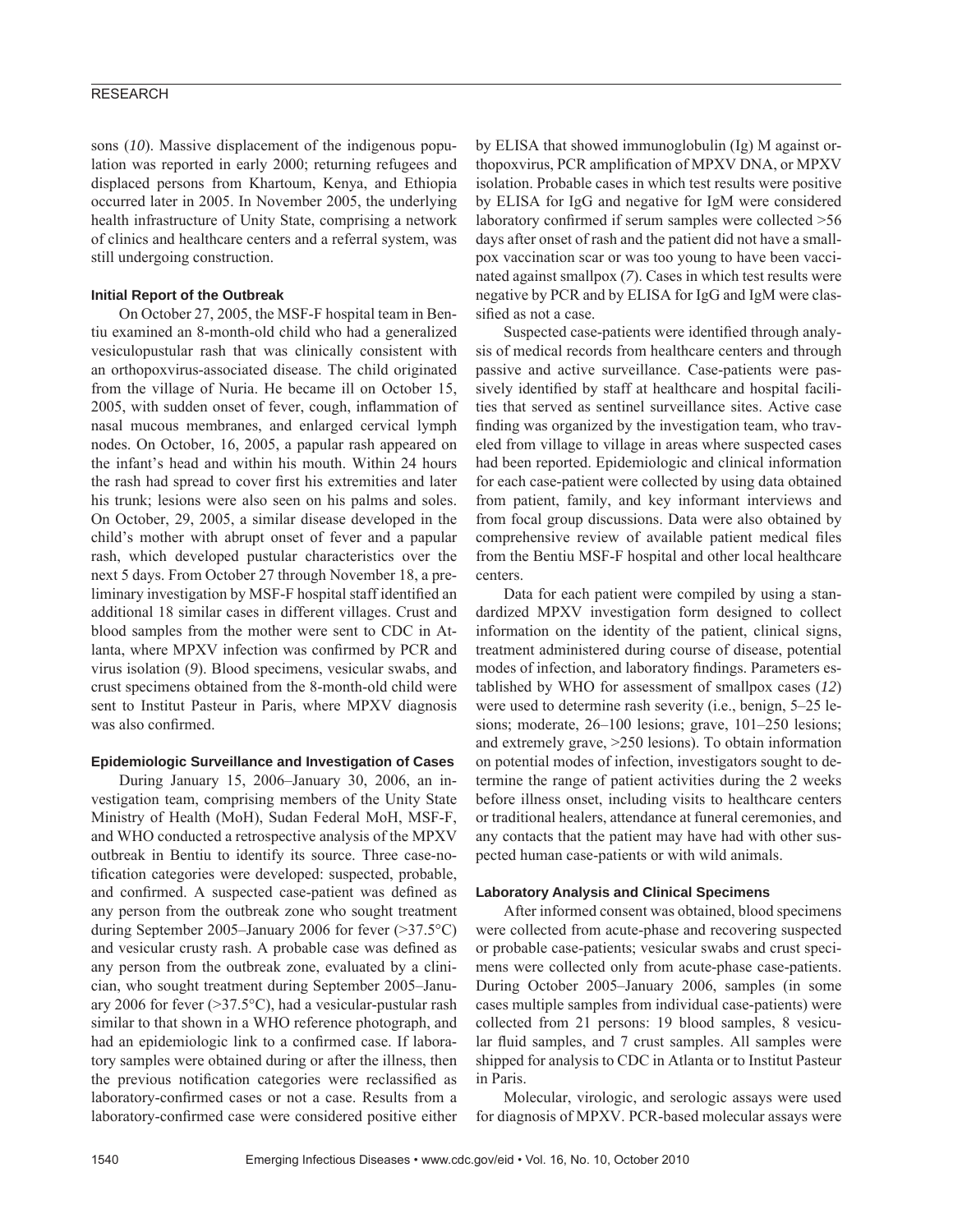performed by using DNA prepared from lesions, swabs, smears, and EDTA–whole blood specimens; in some cases whole blood and dry blood preserved on filter paper were used if no other samples were available. Specimens positive by PCR for MPXV DNA were those that yielded positive results in  $\geq 2$  independent PCR tests (specific for different loci), including 1 that discriminates MPXV-specific DNA signatures from those of other orthopoxviruses. Assays designed to detect generic-level and species-specific DNA signatures and virus culture procedures have been described (*13*). Lesion specimens that did not yield DNA signatures consistent with MPXV were subsequently examined for varicella virus (*14*).

Serologic testing alone was used to define disease status for suspected and probable case-patients who had no active lesions at the time of specimen collection. ELISAs were used for detection of orthopoxvirus-specific IgG or IgM from patient serum samples (*15*). Elevated levels of orthopoxvirus-reactive IgG in serum can indicate either MPXV infection or a previous smallpox vaccination (vaccinia virus) (*7*). Elevated IgM titer (7–56) after onset of rash in persons who had compatible clinical and epidemiologic characteristics was considered confirmation of monkeypox.

# **Results**

During September 20, 2005–January 31, 2006, a total of 49 cases meeting confirmed, probable, or suspected status definitions were identified in Unity State, Sudan  $(10 \text{ confirmed}, 9 \text{ probable}, \text{and } 30 \text{ suspected})$ . Among 30 suspected case-patients reported by surveillance, 18 could not be investigated because of logistic issues and 12 were reclassified as non–case-patients after investigation. Among the 12 non–case-patients, 2 who were 50 and 40 years of age were positive for IgG that was attributed to remote vaccination. Other causes of vesicular rash were found among the 12 non–case-patients: cutaneous anthrax (1), fungus in HIV patients (2), *Staphylococcus* sp. (2), and chickenpox (5).

For epidemiologic analysis, a human monkeypox case was defined as any probable or confirmed case identified during the investigation. All 19 monkeypox case-patients were Nuers, and all recovered from illness (case-fatality rate [CFR] 0%).

Of the 10 laboratory-confirmed case-patients, 3 were PCR positive, 3 were IgM and IgG positive, and 4 were IgG positive and were born after the cessation of the routine smallpox vaccination in 1975 (these 4 case-patients were 5, 11, 13, and 30 years of age, respectively). Tissue from 3 case-patients who were positive for MPXV DNA PCR yielded live virus. The hemagglutinin gene (942 bp) of Sudan viruses was identical to that of the MPXV Congo Basin strain MPXV2003\_DRC and MPXV1979\_Zaire and had 6 nt changes compared with that of MPXV West Africa strains MPXV2003\_US and MPXV\_WalterReed267. The full genome sequence comparative analysis is ongoing, but preliminary results show that the MPXV strain isolated during this outbreak has a novel genomic structural variation related to the Congo Basin MPXV clade. All 3 PCRpositive case-patients were from the same village of Nuria; belonged to the same chain of transmission; and had blood specimens, vesicular swabs, and crust specimens obtained 5–13 days after onset of symptoms. Samples were obtained from the 3 confirmed case-patients who were IgM and IgG positive 25–70 days after onset of symptoms. From the 4 confirmed case-patients who were IgG positive, 2 had equivocal tests for IgM and samples were obtained 36 and 39 days after onset of symptoms; 2 were negative for IgM and samples were obtained 50 and 78 days after onset of symptoms.

Of 9 probable case-patients, 2 case-patients agreed to the interview and clinical investigation but declined to provide clinical specimens. The 7 remaining probable casepatients were not available for interviews during the January investigation.

The 19 monkeypox case-patients were reported from 5 villages (Figure 1): 2 in Bentiu, 3 in Modin, 5 in Nuria, 5 in Rubkona, and 4 in Wang Kay. All of these villages are located along the herbaceous wetlands along the Bahrel Ghazal River. The alleged index case-patient, identified retrospectively, became ill on September 20, 2006, in Wang Kay village. The last cases were reported in Rubkona village, with onset of laboratory-confirmed illness occurring on December 15, 2005. The epidemic curve of the outbreak (Figure 2) has a monophasic distribution showing that the peak occurred during October 31, 2005–November 6, 2005. All case-patients were <32 years of age (range 8 months to 32 years), and most  $(15/19, 79\%)$  were  $\leq 20$  years of age. Ten (52%) of the 19 case-patients were women.

## **Description of Different Chains of Transmission**

Epidemiologic evidence supported 4 different chains of transmission. Person-to-person transmission was documented in 3 chains. Fourteen case-patients reported contact with a suspected monkeypox case-patient before onset of symptoms; 1 case-patient was probably exposed to infected material during his hospitalization at the MSF-F hospital; and 6 case-patients did not report any known likely mode of infection. Among the 6 case-patients who did not report any known mode of infection, 3 case-patients reported that the rash began appearing around a preexisting wound (1 on the neck, 1 on the foot, and 1 on the arm), which could have been from the bite of an infected animal. None of the monkeypox case-patients reported contact with wild animals.

Figure 3 shows 3 transmission chains hypothesized to have occurred during the outbreak. The case-patient who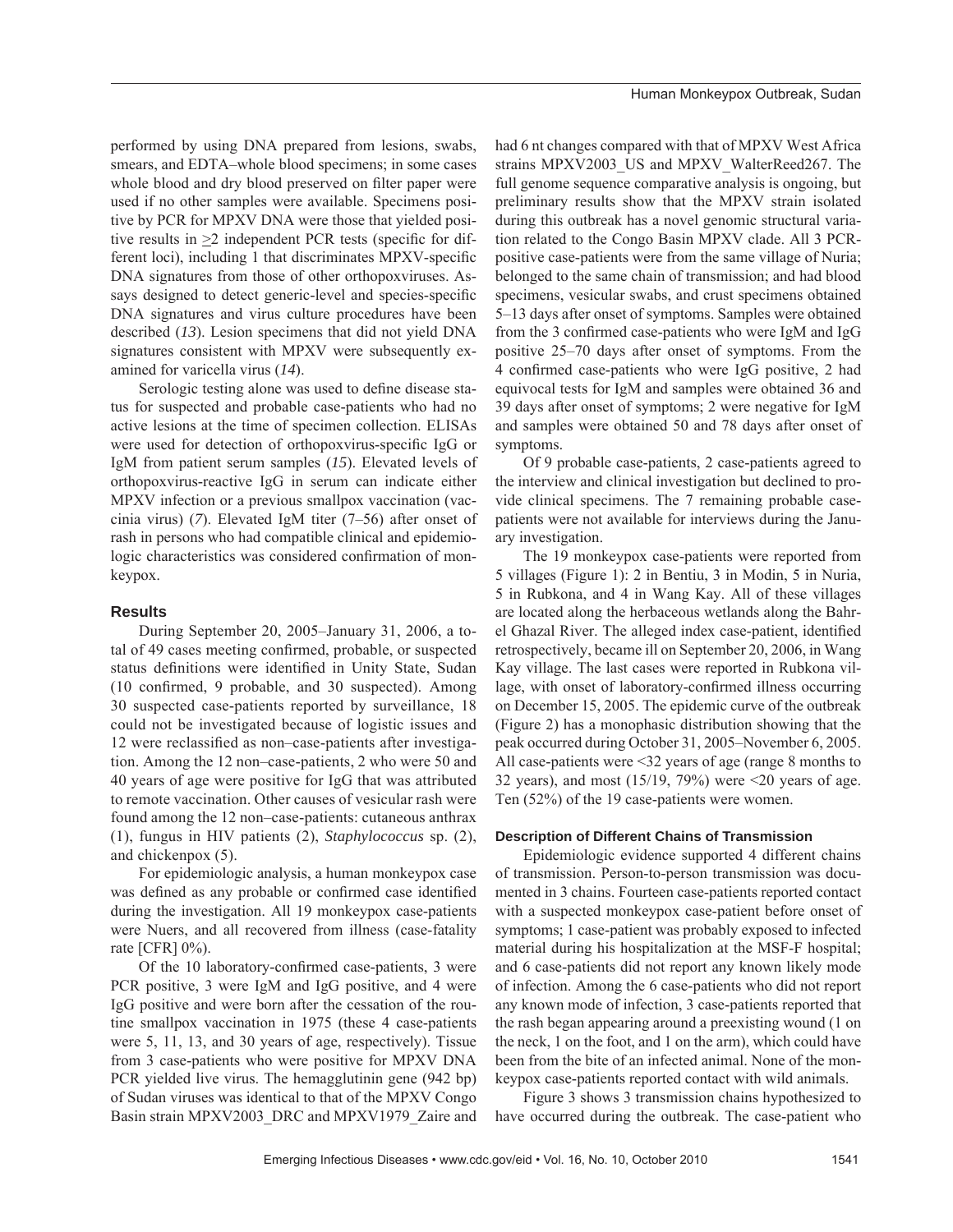# RESEARCH



Figure 1. Geographic distribution of cases of human monkeypox virus infection in Unity State, Sudan, 2005. Inset shows location of Sudan (gray shading) and area of consideration within Unity State (white box).

we believe may have initiated the transmission chain in Unity State was an 18-year-old man from Wang Kay village. He was unavailable at the time of the investigation for follow-up, and his potential exposure to MPXV was not determined. Local authorities reported that no one was infected before him and that he had had a particularly severe form of the disease; the recovery period lasted several weeks. He may have transmitted the virus to a traditional healer and tooth extractor (case-patient 2) who had treated him and who lived in the same village.

One independent focus of infection without secondary transmission was reported in Bentiu village (1 confirmed case, IgG and IgM positive). This case-patient was a 19 year-old woman who became ill on November 3 and was admitted to the MSF-F hospital on November 10 because of fever and generalized pustular lesions over her entire body. She could not be directly linked to the other chain of transmission, and her mode of infection could not be determined.

## **Clinical Characteristics of Case-Patients**

Of the 19 case-patients, 8 were admitted to the MSF-F Bentiu hospital. The average interval between date of fever onset and date of hospital admission was 8.5 days (median 8.5 days, minimum 4 days, maximum 14 days). The disease progression for 12 patients for whom information was available was similar: a febrile prodrome, cervical lymphadenopathy, throat and joint pain, and later skin eruptions. The median number of days from onset of fever to onset of rash was 4 days (range 1–6 days). Among the 19 casepatients, the most commonly reported signs were fever (16 case-patients), lymphadenopathy (15 case-patients), and maculopapular rash (19 case-patients). Details of the frequency of individual symptoms among the monkeypox case-patients are reported in Figure 4.

Among 11 patients for whom we were able to obtain accurate information on number and location of lesions, 8 had lesions distributed on the entire body and 3 had lesions on the face, arms, and legs. Among the 8 patients who had lesions on the entire body, we obtained information on the number of lesions for 6 of them (3 were moderate, 26–100 lesions; 2 were grave, 101–250 lesions; and 1 extremely grave, >250 lesions). The average and median of case intervals (i.e., the number of days between symptom onsets) was 14 and could be evaluated for 7 couples (case–secondary case).

# **Discussion**

Smallpox transmission was interrupted in Sudan in 1962, and smallpox did not return until after its reimportation during 1966–1968. The disease spread throughout



Figure 2. Date of symptom onset for 19 confirmed and probable cases of human monkeypox virus infection in Unity State, Sudan, September 2005–December 2005. Onset date estimated for 5 cases.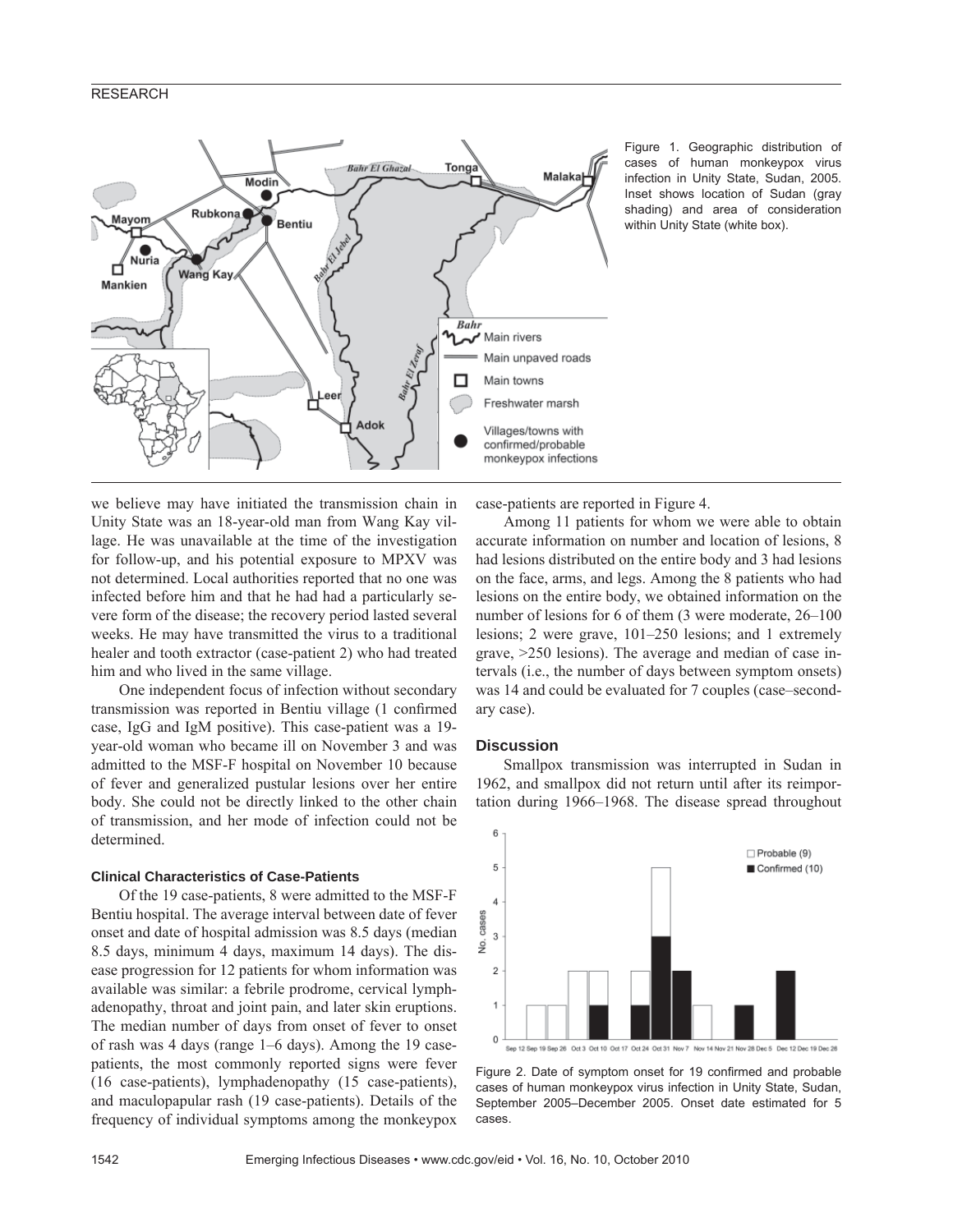the country, prompting the establishment of a surveillance and containment program that successfully stopped variola transmission; the last cases were reported in Sudan in December 1972. Mass vaccinations against smallpox continued until 1975, and an international commission certified that Sudan was free of smallpox in November 1978 (*12*). After 33 years of epidemiologic silence, the events reported here from 2005 represent the sole reported outbreak of an orthopoxvirus-associated disease in Sudan in the postsmallpox era.

Despite difficulties during this investigation, we confirmed the presence of human monkeypox disease in Unity State, Sudan. Per our case definition, 10 confirmed and 9 probable cases were reported during September–December 2005. Considering the high number of suspected cases that we were unable to investigate due to logistic constraints and some missing links in several potential transmission chains, we believe the scope of the outbreak is probably underestimated.

Characteristics of the epidemiologic curve are largely compatible with a point source of infection, reinforcing our hypothesis that the traditional healer and dentist (case-patient 2) may have spread the disease to different groups of patients. Young persons were possibly infected while being treated for childhood illnesses, and young adults may have been infected during ritual teeth extraction. No deaths occurred, and evidence of human-to-human transmission for  $\leq$ 5 generations was described. We found 4 chains of transmission, 3 of which were associated with the activities of a traditional healer and tooth extractor. Clinical symptoms of case-patients in Sudan was similar to previous descriptions in case-patients from central and West Africa. We found that 6 (75%) of 8 case-patients reported ulcers in the mouth, which is consistent with the frequency of oral lesions reported in unvaccinated patients in the Democratic Republic of the Congo, 1981–1986 (*2*).

In Sudan, as in much of sub-Saharan Africa, extracting incisors (and sometimes canine milk teeth) occurs just after eruption of permanent dentition. This practice is associated with achieving adulthood, beauty, and tribal identity and is necessary for emitting specific linguistic sounds and consuming softer food textures (*16,17*). In addition, it is a common belief that canine milk teeth adversely affect the health of infants, causing diarrhea, vomiting, and fever. These teeth are often removed by a traditional healer when symptoms develop in the child. Because these practices are avenues for disease transmission, an educational campaign aimed at reducing the prevalence of this practice should be implemented. Culturally sensitive education could help implement change for safer practices and discourage this harmful ritual practice.

The low CFR observed during this outbreak could not be attributed to treatment, as most case-patients were ad-



Figure 3. Pattern of virus transmission hypothesized to have occurred during outbreak of human monkeypox in Unity State, Sudan, 2005. Cases are arranged according to date of illness onset in the patient. Solid arrows indicate probable lines of personto-person transmission; dashed arrows depict undetermined transmission events (e.g., case-patient exposed to persons with monkeypox-like symptoms in same village where no formal link could be established). Numbers near arrows refer to the number of days between case onsets (case intervals); numbers with asterisks (case-patient 5a) refer to interval between possible date of exposure and symptom onset. Dashed boxes enclose casepatients who were living in the same village. Case-patients 1x, 2v, 2w, 2x, 3d, 4c, and 5a were hospitalized in the Médecins Sans Frontières France hospital in Bentiu, Unity State. Three additional cases were not related to these chains of transmission.

mitted to the MSF-F hospital very late in the course of disease. Virulence differences between MPXV isolates from West Africa and the Congo Basin have been shown to be caused by genetic differences (*18,19*). The low CFR observed in Sudan could be linked to the MPXV circulating in Unity State and its genetic difference with West Africa and Congo Basin isolates. In this regard, our preliminary results showed that the MPXV strain isolated during this outbreak is a novel virus. Alternatively, the low CFR could be related to the transmission of the virus or dose of the virus exposure, and the relatively older ages of affected persons.

This outbreak was reported in an area outside its traditional ecology (tropical rainforests), but rodents that had been incriminated in past human infections in other African countries (e.g., Gambian rat [*Cricetomys gambianus*] or sun squirrels [*Heliosciurius* spp.]) are present in Unity State. This fact suggests that the virus may be endemic to this novel ecologic setting and could have been circulating undetected in nature for a long time. Nonetheless, we did not establish the source of animal-to-human exposure for MPXV.

Regarding the origin of this outbreak, one hypothesis is that the virus may be endemic to the wetland areas of Unity State. This hypothesis is supported by the discovery of a novel MPXV, the low CFR reported in monkeypox case-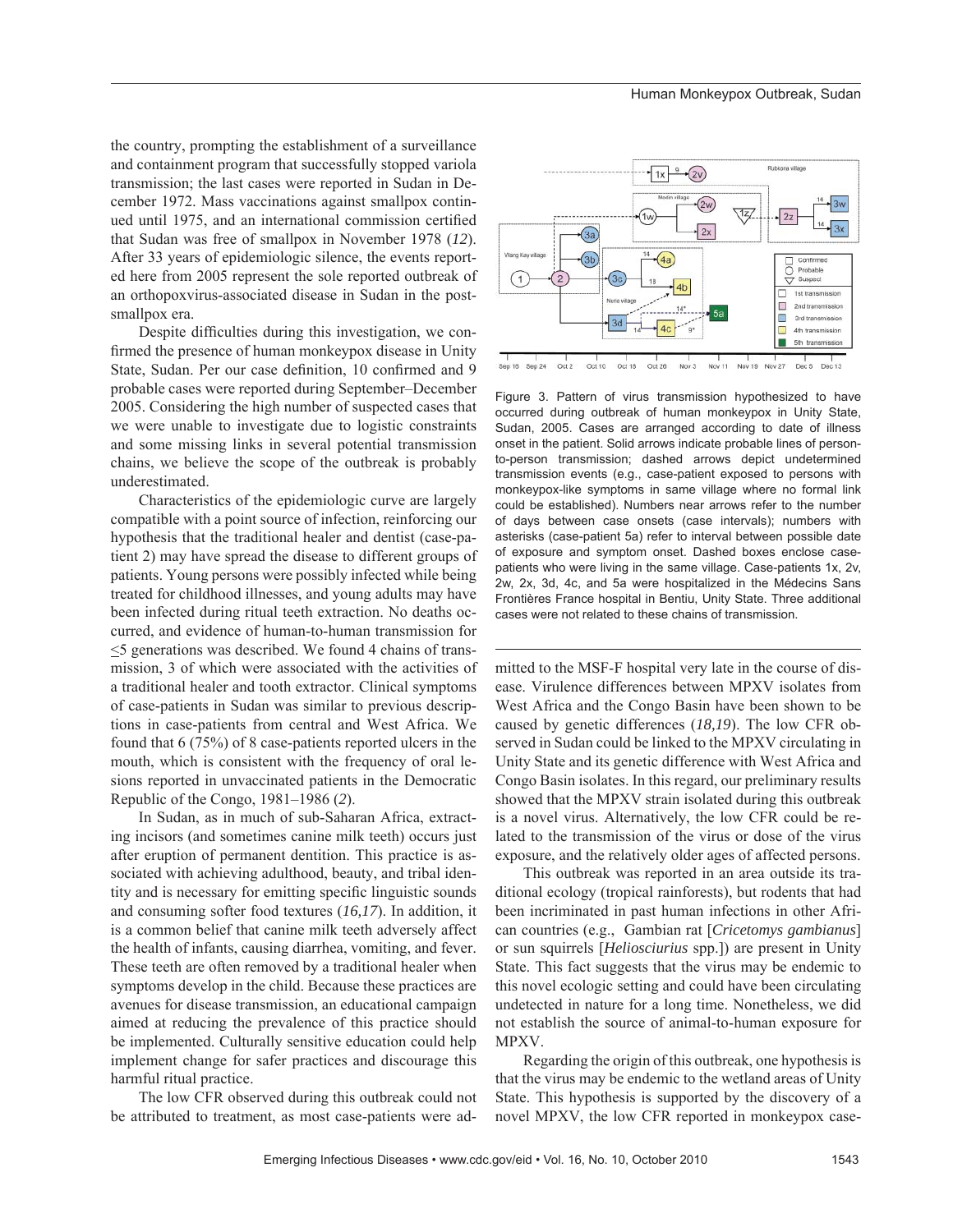# RESEARCH



Figure 4. Frequency of individual symptoms reported among human monkeypox virus case-patients in Unity State, Sudan, 2005. Symptoms are arranged from highest to lowest percentage. Note that denominators may vary because confirmed responses were not available from all case-patients.

patients, and the identification of several chains of transmission that had no link between them, implying several introductions into the human population. The suggestion about monkeypox endemicity in Unity State is also supported by several descriptions from villagers; since 2001 similar cases that may be consistent with monkeypox have been recorded in Unity State after severe flooding as was seen during the fall of 2005. Indeed, flooding in Unity Sate during August and September 2005 may have decreased the home range of terrestrial mammals and facilitated the possible contact between potential animal reservoirs and humans. However, several suspected monkeypox cases we investigated were later found to have alternative, laboratory-confirmed diagnoses, thus making anecdotal accounts of possible past human monkeypox outbreaks impossible to confirm as orthopoxvirus infections.

An alternative hypothesis regarding the source of MPXV in Sudan is that the virus was introduced by importation from a neighboring region endemic for MPXV, either by movement of infected animals or through human migration. Still, our investigation did not establish any direct link to either the Democratic Republic of Congo or any of the countries in West Africa where monkeypox is endemic.

Additional investigation, notably ecologic studies, will be needed to demonstrate the endemicity of the virus in Sudan and to discover its natural reservoir host. These studies may have important consequences in the research of the ecologic niche of MPXV (*20*).

After the January 2006 investigation, the MoH in Unity State and MSF-F started a hospital-based surveillance system that enabled detection of 3 case-patients who had suspected pustular rash illnesses. Varicella virus infection

was confirmed for all. Unfortunately, surveillance was discontinued in April 2006 because of lack of resources; since then no suspected cases have been reported. To confirm that monkeypox is endemic to Unity State and possibly all of southern Sudan, additional ecologic studies are needed, as well as long-term surveillance for rash and pustular disease, combined with laboratory confirmation of suspected cases.

#### **Acknowledgments**

We thank the Ministry of Health of Unity State, the Federal Ministry of Health of Sudan, Médecins-Sans-Frontières France, Action-Contre-la-Faim, Cooperative for Assistance and Relief Everywhere, World Food Programme, Office for the Coordination of Humanitarian Affairs, and United Nations Development Programme for their assistance during this outbreak investigation. We also thank Cody Clemmons, Hui Zhao, Yu Li, Scott Schmid, and Kay Radford for laboratory analysis of specimens.

Dr Formenty is a field epidemiologist working at the World Health Organization. His research focuses on public health interventions (surveillance of infectious diseases and outbreak response), particularly viral hemorrhagic fevers and other emerging zoonotic diseases.

## **References**

- 1. Ladnyj ID, Ziegler P, Kima E. A human infection caused by monkeypox virus in Basankusu Territory, Democratic Republic of the Congo. Bull World Health Organ. 1972;46:593–7.
- Jezek Z, Fenner F. Human monkeypox. Monographs in virology. 17th ed. Basel (Switzerland): Karger; 1988.
- 3. Heymann DL, Szczeniowski M, Esteves K. Re-emergence of monkeypox in Africa: a review of the past six years. Br Med Bull. 1998;54:693–702.
- 4. Hutin YJ, Williams RJ, Malfait P, Pebody R, Loparev VN, Ropp SL, et al. Outbreak of human monkeypox, Democratic Republic of Congo, 1996 to 1997. Emerg Infect Dis. 2001;7:434–8.
- 5. Meyer H, Perrichot M, Stemmler M, Emmerich P, Schmitz H, Varaine F, et al. Outbreaks of disease suspected of being due to human monkeypox virus infection in the Democratic Republic of Congo in 2001. J Clin Microbiol. 2002;40:2919–21. DOI: 10.1128/ JCM.40.8.2919-2921.2002
- 6. Rimoin AW, Kisalu N, Kebela-Ilunga B, Mukaba T, Wright L, Formenty P, et al. Endemic human monkeypox, Democratic Republic of Congo, 2001–2004. Emerg Infect Dis. 2007;13:934–7.Medline
- 7. Learned LA, Reynolds MG, Wassa DW, Li Y, Olson VA, Karem K, et al. Extended interhuman transmission of monkeypox in a hospital community in the Republic of the Congo, 2003. Am J Trop Med Hyg. 2005;73:428–34.
- 8. Reed KD, Melski JW, Graham MB, Regnery RL, Sotir MJ, Wegner MV, et al. The detection of monkeypox in humans in the Western Hemisphere. N Engl J Med. 2004;350:342–50. DOI: 10.1056/ NEJMoa032299
- 9. Damon IK, Roth CE, Chowdhary V. Discovery of monkeypox in Sudan. N Engl J Med. 2006;355:962–3. DOI: 10.1056/NEJMc060792
- 10. Evans-Pritchard EE. The Nuer: a description of the modes of livelihood and political institutions of a Nilotic people. New York: Oxford University Press; 1969.
- 11. Hutchinson SE. Nuer dilemmas: coping with money, war, and the state. Berkeley (CA): University of California Press; 1996.